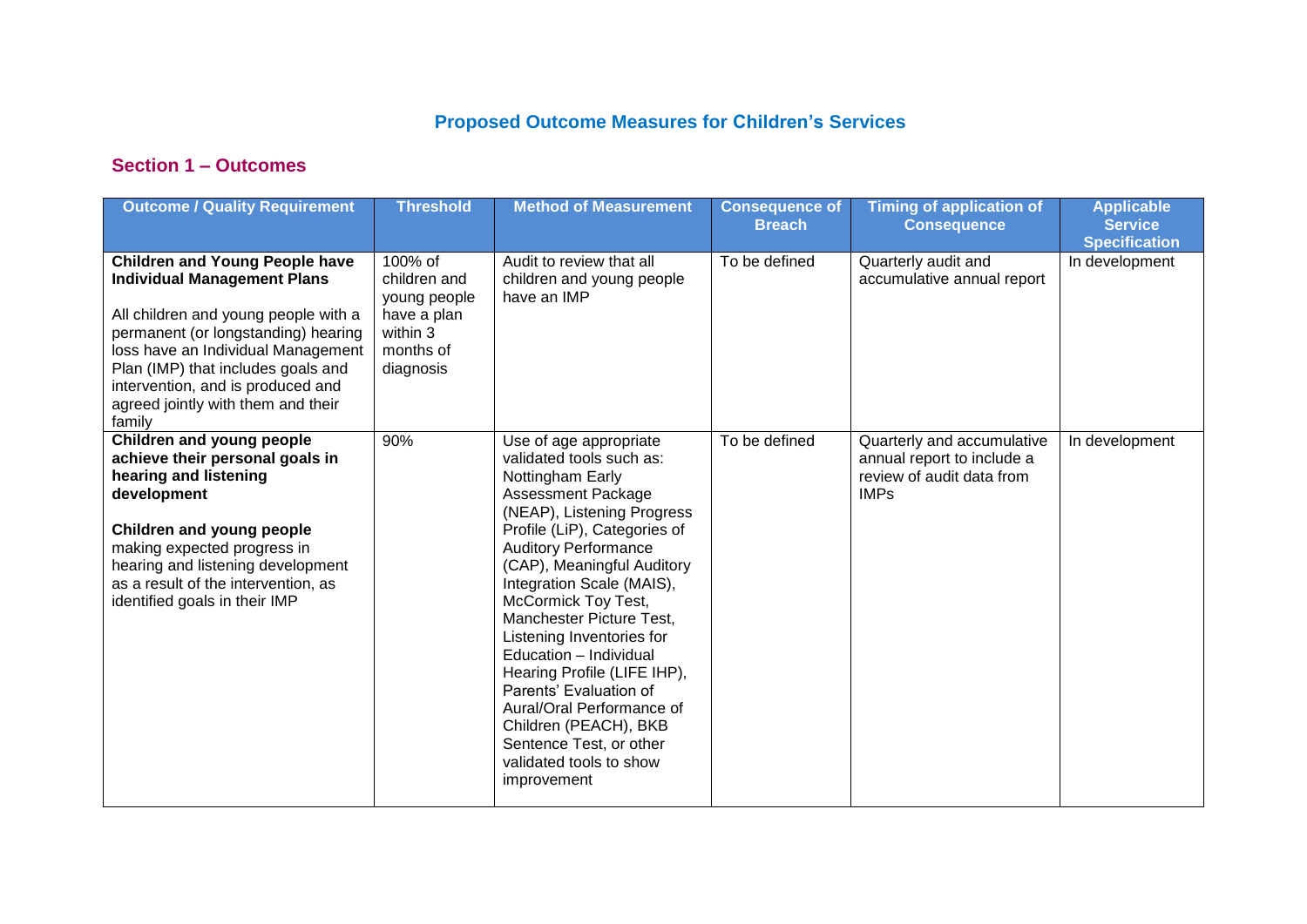| <b>Outcome / Quality Requirement</b>                                                                                                                                                                                                                                                                                                                                                                                   | <b>Threshold</b>                                                                                                                           | <b>Method of Measurement</b>               | <b>Consequence of</b><br><b>Breach</b> | <b>Timing of application of</b><br><b>Consequence</b> | <b>Applicable</b><br><b>Service</b>    |
|------------------------------------------------------------------------------------------------------------------------------------------------------------------------------------------------------------------------------------------------------------------------------------------------------------------------------------------------------------------------------------------------------------------------|--------------------------------------------------------------------------------------------------------------------------------------------|--------------------------------------------|----------------------------------------|-------------------------------------------------------|----------------------------------------|
| Children or young people and<br>their families receive clear and<br>age-appropriate information<br>Families are given clear information<br>to facilitate attendance and reduce<br>anxiety.<br>Children and young people's views<br>are sought and listened to in respect<br>of amplification options and their<br>impact, and information about their<br>hearing loss is provided to them at<br>age-appropriate levels | 90% of<br>children,<br>young people,<br>and their<br>families<br>express<br>satisfaction<br>with the quality<br>of information<br>provided | <b>Service User Satisfaction</b><br>Survey | To be defined                          | Quarterly and accumulative<br>annual report           | <b>Specification</b><br>In development |
| Children or young people and<br>families receive choice of<br>intervention<br>Percentage of children, young<br>people, and their families reporting<br>being satisfied with their choice of<br>intervention                                                                                                                                                                                                            | 90%                                                                                                                                        | <b>Service User Satisfaction</b><br>Survey | To be defined                          | Quarterly and accumulative<br>annual report           | In development                         |
| Young people transitioned to<br>adult audiology following a period<br>of preparation<br>Percentage of young people and<br>their families who report satisfaction<br>with the preparation period prior to<br>transition                                                                                                                                                                                                 | 90%                                                                                                                                        | <b>Service User Satisfaction</b><br>Survey | To be defined                          | Annual                                                | In development                         |

**Evidence Sources for Outcomes:**

Transforming Services for Children with Hearing Difficulty and their Families: A Good Practice Guide, DH 2008 Children and Families Act, SEND Code of Practice, 2015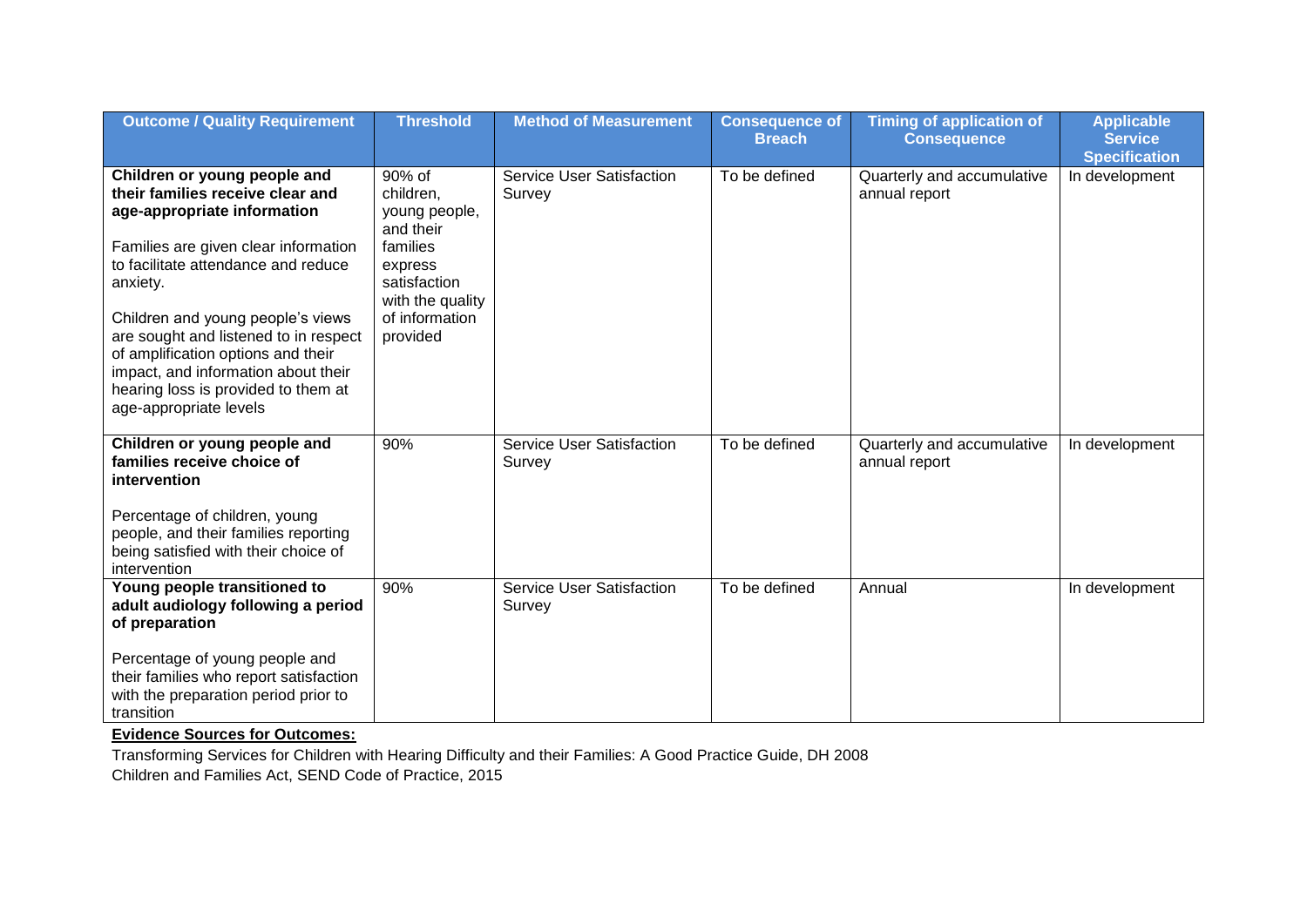Quality Standards Transition from paediatric to adult audiology services: Guidelines for professionals working with deaf children and young people, NDCS 2011

## **Section 2 – Proposed Key Performance Indicators**

| <b>Outcome / Quality Requirement</b>                                                                                                                                                                                                                                                                                                                                                                                                                                             | <b>Threshold</b>               | <b>Method of Measurement</b>                                   | <b>Consequence of</b><br><b>Breach</b> | <b>Timing of application of</b><br><b>Consequence</b> | <b>Applicable</b><br><b>Service</b><br><b>Specification</b> |
|----------------------------------------------------------------------------------------------------------------------------------------------------------------------------------------------------------------------------------------------------------------------------------------------------------------------------------------------------------------------------------------------------------------------------------------------------------------------------------|--------------------------------|----------------------------------------------------------------|----------------------------------------|-------------------------------------------------------|-------------------------------------------------------------|
| <b>Referral to Assessment Time</b><br>All parents of babies that refer from<br>the newborn hearing screen and<br>wish to continue should be offered<br>an appointment that is within 4<br>weeks of screen completion.<br>All parents whose baby required<br>targeted follow up should be offered<br>an assessment before the baby is 9<br>months of age.<br>Children referred for assessment<br>post-newborn hearing screen should<br>be offered an assessment within 6<br>weeks | 100%                           | <b>Review of Service Quality</b><br><b>Performance Reports</b> | To be defined                          | Monthly                                               |                                                             |
| <b>Assessment</b><br>Developmentally appropriate hearing<br>assessments are undertaken.<br>A comprehensive range of<br>electrophysiological and behavioural<br>assessments are offered and<br>performed by competent staff.                                                                                                                                                                                                                                                      | 100%                           | <b>Regional ABR Peer Review</b><br>and Paediatric Networks     | To be defined                          | Quarterly                                             |                                                             |
| <b>Permanent childhood hearing</b><br>impairment (PCHI) confirmation                                                                                                                                                                                                                                                                                                                                                                                                             | 80% of babies<br>referred from | <b>Review of Service Quality</b><br><b>Performance Reports</b> | To be defined                          | Quarterly                                             |                                                             |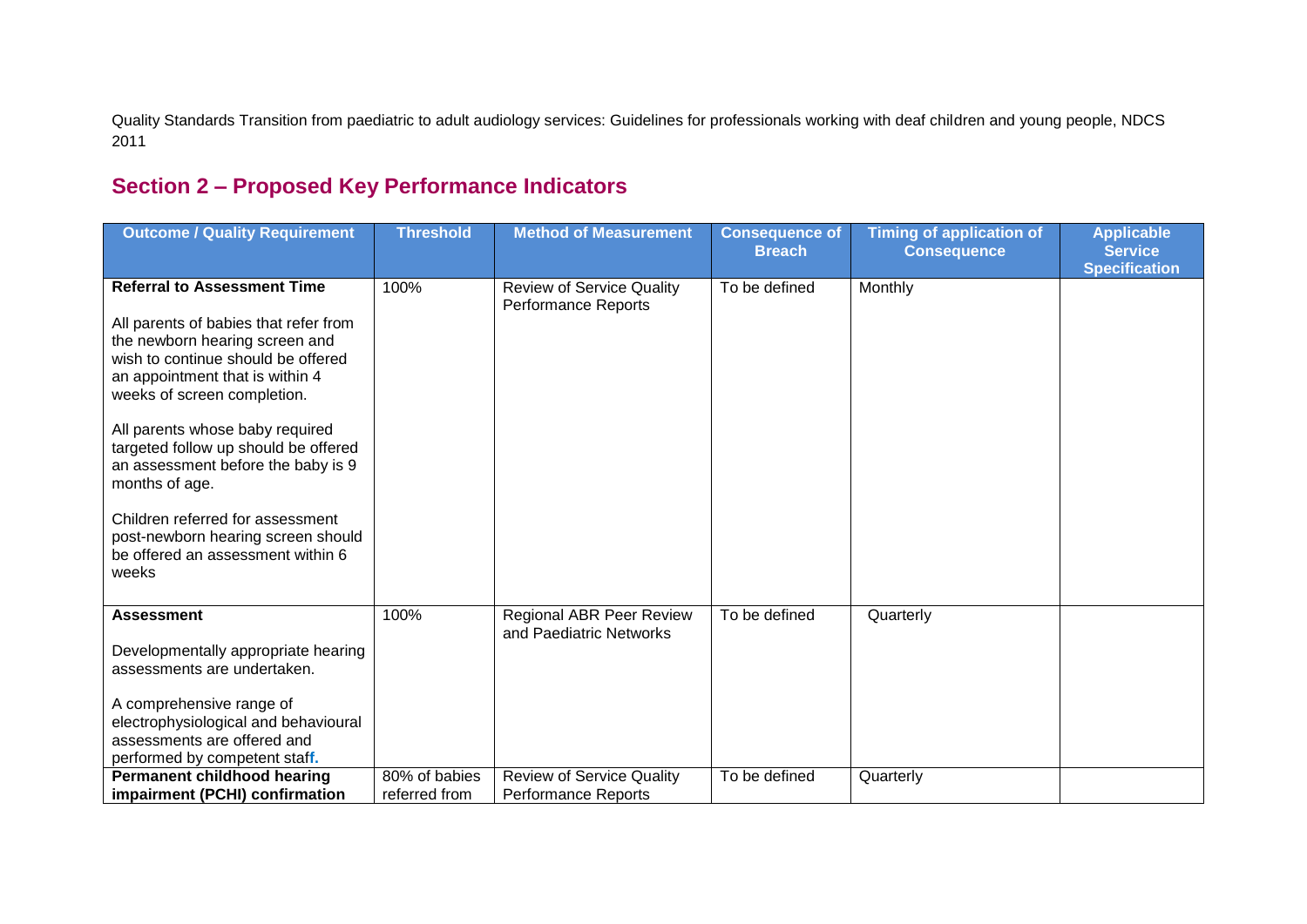| <b>Outcome / Quality Requirement</b>                                                                                                                                                                                                                      | <b>Threshold</b>                                                                              | <b>Method of Measurement</b>                                   | <b>Consequence of</b><br><b>Breach</b> | <b>Timing of application of</b><br><b>Consequence</b> | <b>Applicable</b><br><b>Service</b><br><b>Specification</b> |
|-----------------------------------------------------------------------------------------------------------------------------------------------------------------------------------------------------------------------------------------------------------|-----------------------------------------------------------------------------------------------|----------------------------------------------------------------|----------------------------------------|-------------------------------------------------------|-------------------------------------------------------------|
| Permanent childhood hearing<br>impairment (PCHI) confirmed and<br>entered into eSP                                                                                                                                                                        | newborn<br>screening<br>confirmed by 6<br>months of age,<br>and 98% by<br>12 months of<br>age |                                                                |                                        |                                                       |                                                             |
| <b>Assessment to Fitting Time</b><br>Hearing aids should be fitted within 4<br>weeks of diagnosis                                                                                                                                                         | 100%                                                                                          | <b>Review of Service Quality</b><br><b>Performance Reports</b> | To be defined                          | Monthly                                               |                                                             |
| Children or young people have in<br>place an Individual Management<br>Plan (IMP)                                                                                                                                                                          |                                                                                               |                                                                |                                        |                                                       |                                                             |
| (as specified in Section 1 -<br><b>Outcomes)</b>                                                                                                                                                                                                          |                                                                                               |                                                                |                                        |                                                       |                                                             |
| <b>Fitting of Hearing Aids</b><br>The selection, fitting and verification<br>of hearing aids should follow<br>accepted best practice guidelines,<br>including RECD and REM<br>(exceptions reported in IMP)<br>E.g. MCHAS, British Society of<br>Audiology | 100%                                                                                          | <b>Review of Service Quality</b><br><b>Performance Reports</b> | To be defined                          | Quarterly                                             |                                                             |
| <b>Follow Up Care</b><br>For children wearing hearing aids,<br>there is same day access to a repair<br>service, and a quick turn around<br>postal service (three working days)                                                                            | 90%                                                                                           | <b>Review of Service Quality</b><br>Performance Reports        | To be defined                          | Quarterly                                             |                                                             |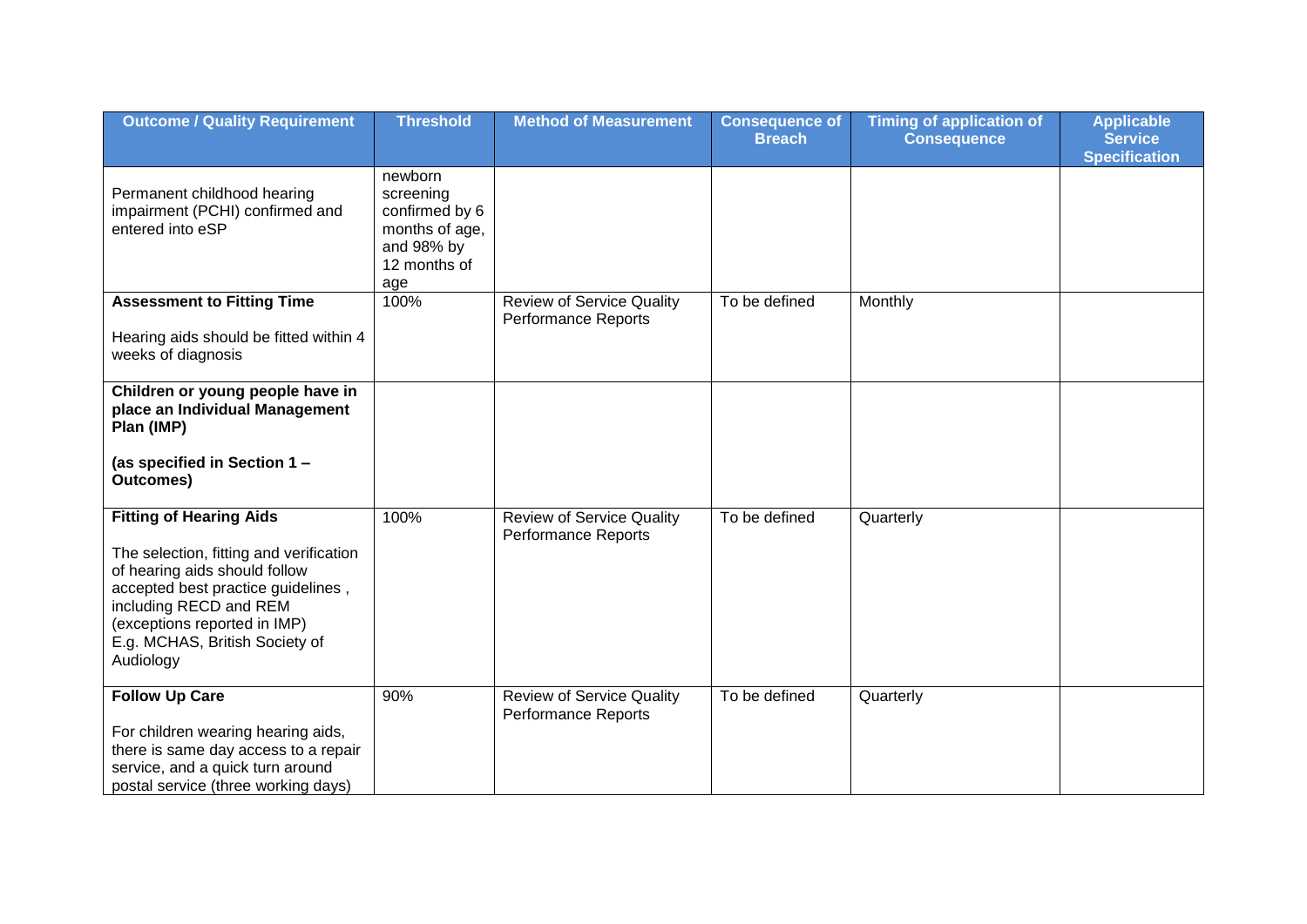| <b>Outcome / Quality Requirement</b>                                                                                                                                                                                                                                                                 | <b>Threshold</b>                                                                                                                                                                    | <b>Method of Measurement</b>                                   | <b>Consequence of</b><br><b>Breach</b> | <b>Timing of application of</b><br><b>Consequence</b> | <b>Applicable</b><br><b>Service</b> |
|------------------------------------------------------------------------------------------------------------------------------------------------------------------------------------------------------------------------------------------------------------------------------------------------------|-------------------------------------------------------------------------------------------------------------------------------------------------------------------------------------|----------------------------------------------------------------|----------------------------------------|-------------------------------------------------------|-------------------------------------|
|                                                                                                                                                                                                                                                                                                      |                                                                                                                                                                                     |                                                                |                                        |                                                       | <b>Specification</b>                |
| for replacement batteries.<br>Moulds are returned or replaced<br>within five working days                                                                                                                                                                                                            |                                                                                                                                                                                     |                                                                |                                        |                                                       |                                     |
| <b>Multidisciplinary Team</b><br>An integrated care pathway, which<br>facilitates joined-up multi-agency<br>working to ensure all aspects of the<br>child's development, safeguarding,<br>and hearing aid use in the real world<br>are appropriately assessed,<br>monitored and supported as needed. | Referral for<br>aetiological<br>investigations<br>and paediatric<br>assessment-<br>100% offered<br>referral to<br>appropriate<br>medical<br>consultant at<br>an appropriate<br>time | <b>Review of Service Quality</b><br><b>Performance Reports</b> | To be defined                          | Quarterly                                             |                                     |
| E.g. medical support for<br>developmental assessment and<br>aetiological investigations, Teacher<br>of the Deaf, speech and language<br>therapist etc.                                                                                                                                               | Education<br>services<br>notified within<br>1 working day<br>of confirmation<br>of PCHI                                                                                             |                                                                |                                        |                                                       |                                     |
| <b>Regular Reviews</b><br>Children and young people receive<br>regular appointments (as identified<br>in their IMP) to monitor progress<br>against goals, interventions used,<br>and review support needed and<br>priorities. IMP is updated to reflect<br>changes.                                  | 100%                                                                                                                                                                                | <b>Review of Service Quality</b><br><b>Performance Reports</b> | To be defined                          | Quarterly                                             |                                     |
| Achieving personal goals in<br>hearing and listening                                                                                                                                                                                                                                                 |                                                                                                                                                                                     |                                                                |                                        |                                                       |                                     |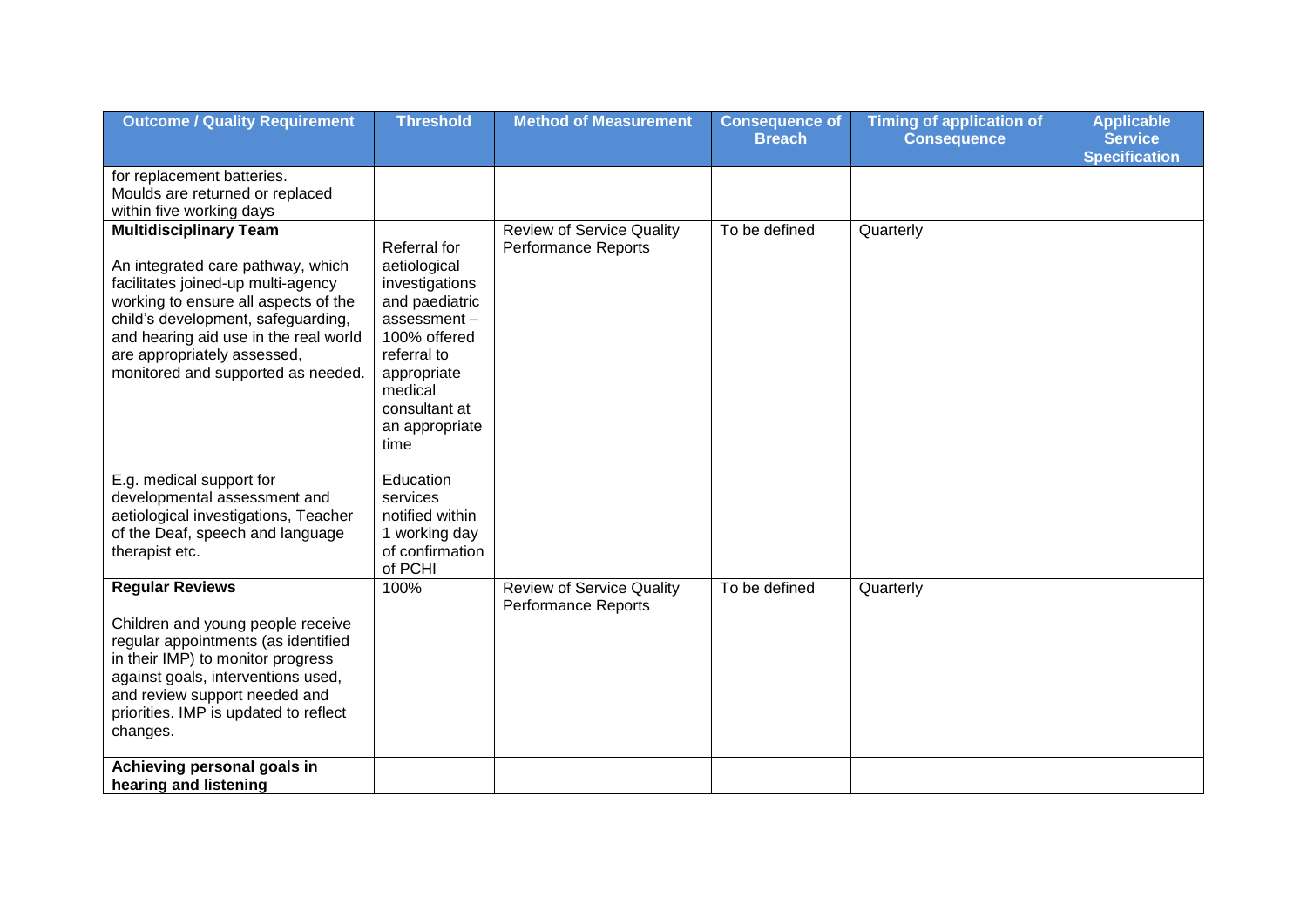| <b>Outcome / Quality Requirement</b>                                                                                                                                                                                                                                      | <b>Threshold</b> | <b>Method of Measurement</b>                                   | <b>Consequence of</b><br><b>Breach</b> | <b>Timing of application of</b><br><b>Consequence</b> | <b>Applicable</b><br><b>Service</b><br><b>Specification</b> |
|---------------------------------------------------------------------------------------------------------------------------------------------------------------------------------------------------------------------------------------------------------------------------|------------------|----------------------------------------------------------------|----------------------------------------|-------------------------------------------------------|-------------------------------------------------------------|
| development                                                                                                                                                                                                                                                               |                  |                                                                |                                        |                                                       |                                                             |
| (as specified in Section 1 -<br>Outcomes)                                                                                                                                                                                                                                 |                  |                                                                |                                        |                                                       |                                                             |
| <b>Education, Health and Care Plans</b><br>(EHCP)<br>Services must actively engage with                                                                                                                                                                                   | 100%             | <b>Review of Service Quality</b><br><b>Performance Reports</b> | To be defined                          | Quarterly                                             |                                                             |
| the planning process for any child or<br>young person who goes through<br>assessment for, or review of, their<br>EHCP to ensure their hearing and<br>listening needs are appropriately<br>addressed within the plan.                                                      |                  |                                                                |                                        |                                                       |                                                             |
| <b>Information Sharing</b><br>Records and associated<br>letters/reports are completed and<br>sent to the family, and GP/other<br>professionals involved in the child's<br>care (with family's consent) within 5<br>working days of hearing<br>assessment/ fitting/ review | 95%              | <b>Review of Service Quality</b><br><b>Performance Reports</b> | To be defined                          | Quarterly                                             |                                                             |
| Child, young person and family<br>experience of service                                                                                                                                                                                                                   |                  |                                                                |                                        |                                                       |                                                             |
| (as specified in Section 1 -<br><b>Outcomes)</b>                                                                                                                                                                                                                          |                  |                                                                |                                        |                                                       |                                                             |
| <b>Service improvement</b>                                                                                                                                                                                                                                                | 100%             | Service user questionnaires<br>and peer satisfaction           | To be defined                          | Annual                                                |                                                             |